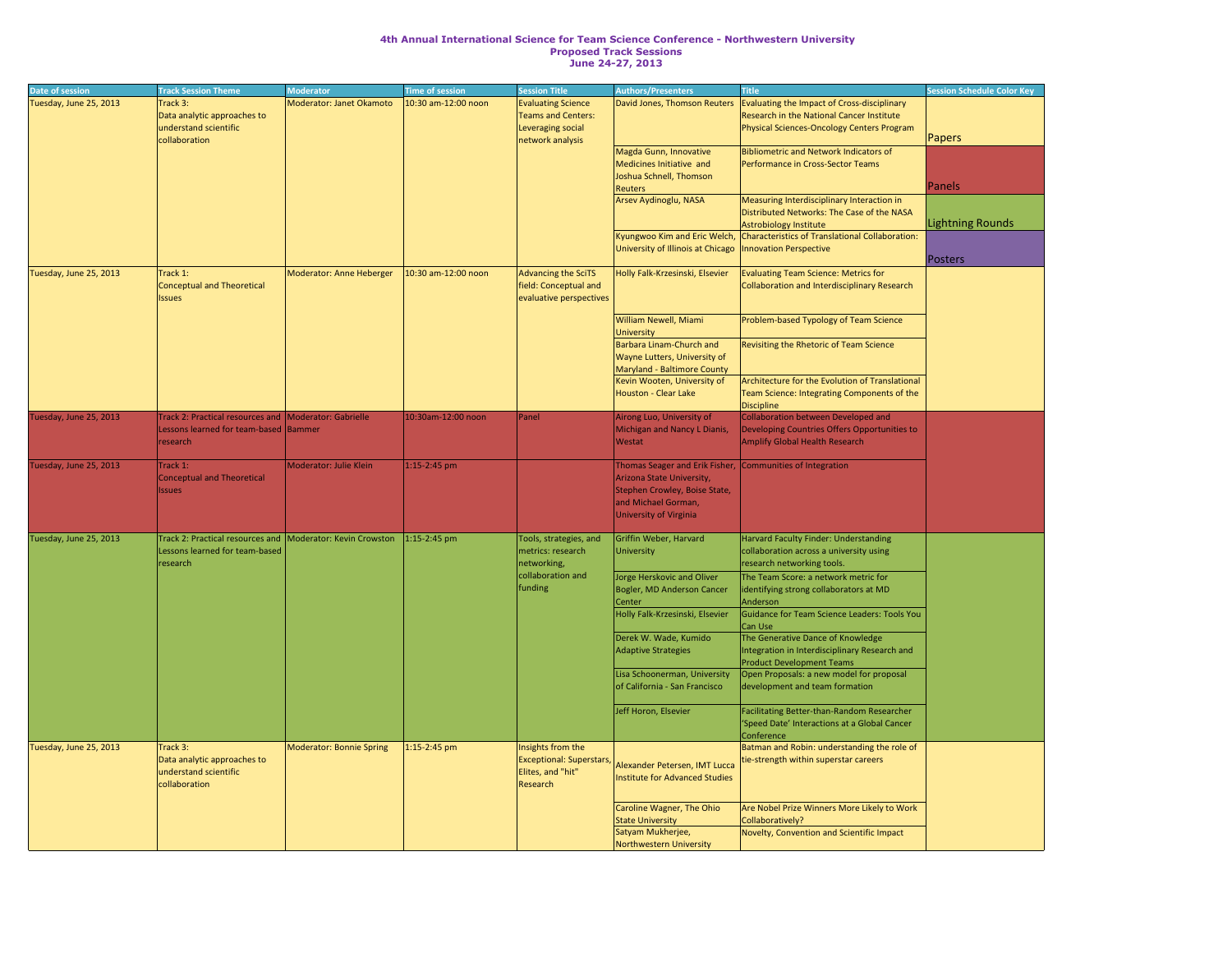| Wednesday, June 26, 2013 | Track 1:<br>Conceptual and Theoretical<br>Issues                                                          | Moderator: Steve Fiore    | $1:15 - 2:45$ pm | Panel                                                                                                   | David Stone, Northern Illinois<br>University, Stephen Crowley,<br>Boise State, and J. Britt<br>Hollbrook, University of North<br>Texas                                                                                                                                                                           | The Philosophy of the Science of Team Science                                                                                                                                                                                                                                                                                                            |  |
|--------------------------|-----------------------------------------------------------------------------------------------------------|---------------------------|------------------|---------------------------------------------------------------------------------------------------------|------------------------------------------------------------------------------------------------------------------------------------------------------------------------------------------------------------------------------------------------------------------------------------------------------------------|----------------------------------------------------------------------------------------------------------------------------------------------------------------------------------------------------------------------------------------------------------------------------------------------------------------------------------------------------------|--|
| Wednesday, June 26, 2013 | Track 3: Data analytic<br>approaches to understand<br>scientific collaboration                            | Moderator: Scott Leischow | $1:15-2:45$ pm   | Macro perspective in<br>science: Integration,<br>Connectivity, and<br><b>Conventionality</b>            | <b>Orion Penner, IMT Lucca</b><br>Institute for Advanced Studies<br>Satyam Mukherjee,<br>Northwestern University<br>Staša Milojević, Indiana<br>University - Bloomington<br>Noshir Contractor,<br>Northwestern University Holly<br>J. Falk-Krzesinski, Elsevier, and<br>Michael Conlon, University of<br>Florida | Analysis of R&D networks expose a lack of<br>progress towards an integrated European<br>Research Area.<br>Temporal evolution of conventionality in<br>Science<br>Social Dynamics of Science<br>Identifying Collaborative Relationships and<br>Interconnections Between Research<br>Communities Using LinkedIn Maps                                       |  |
| Wednesday, June 26, 2013 | Track 2: Practical resources and Moderator: Leslie DeChurch<br>Lessons learned for team-based<br>research |                           | $1:15-2:45$ pm   | Lessons learned from<br>the field:<br>Understanding what<br>works (and doesn't<br>work) in team science | Quyen Wickham, University of<br><b>Oklahoma</b><br>Mark Thornquist, Fred<br>Hutchinson Cancer Research<br><b>Center</b><br><b>Evaluation and Consulting</b>                                                                                                                                                      | The South-Central Climate Sciences Center:<br>Building a cross-institutional, cross-<br>disciplinary, and cross-cultural consortium.<br>Transitioning from Competitor to<br>Collaborator: the View from the Coordinating<br><b>Center</b><br>Catherine Freeman, East Main   Examining the iPlant Collaborative from a<br><b>Team Science Perspective</b> |  |
|                          |                                                                                                           |                           |                  |                                                                                                         | Amanda Vogel, SAIC-Frederick.<br>Inc.<br>Robert Knecht, Colorado<br>School of Mines                                                                                                                                                                                                                              | <b>Fostering Success in Transdisciplinary Team</b><br>Science: Lessons Learned from National<br><b>Cancer Institute Grantees</b><br>Using Creative and Innovative Projects to Build<br>Team and Team Satisfaction with Performance<br>Betsy Rolland, Fred Hutchinson Toward a Definition of Facilitation: The Role of                                    |  |
|                          |                                                                                                           |                           |                  |                                                                                                         | <b>Cancer Research Center</b>                                                                                                                                                                                                                                                                                    | Coordinating Centers in Collaborative Cancer<br>Epidemiology                                                                                                                                                                                                                                                                                             |  |
| Monday, June 24, 2013    |                                                                                                           |                           | 5:00- 6:30 pm    | <b>Poster Session</b>                                                                                   | Aron Lindberg, Case Western<br><b>Reserve University</b><br>Allan Brasier, The University of                                                                                                                                                                                                                     | Computational Analysis of Social Structure:<br><b>Studying Relational and Sequential Structures</b><br>in Teams<br>Use of the Multidisciplinary Translational                                                                                                                                                                                            |  |
|                          |                                                                                                           |                           |                  |                                                                                                         | <b>Texas Medical Branch</b><br>Heisawn Jeong, Hallym                                                                                                                                                                                                                                                             | Team (MTT) model for training team research<br>competencies<br>Cognition in the Wild: Distributed Science in a                                                                                                                                                                                                                                           |  |
|                          |                                                                                                           |                           |                  |                                                                                                         | University<br>Justin Young, Kettering<br>University                                                                                                                                                                                                                                                              | Biomedical Laboratory Team<br>Teaching Transdisciplinary Research: A Novel<br><b>Framework and Case-Study</b>                                                                                                                                                                                                                                            |  |
|                          |                                                                                                           |                           |                  |                                                                                                         | Monika Herzig, Indiana<br>University<br>Satyam Mukherjee,                                                                                                                                                                                                                                                        | <b>Creative Group Interaction - The Jazz Model</b><br>Left-handedness and Leadership in Team                                                                                                                                                                                                                                                             |  |
|                          |                                                                                                           |                           |                  |                                                                                                         | Northwestern University<br>Brooke Stipelman, National<br>Cancer Institute                                                                                                                                                                                                                                        | Interactions<br>A Bibliometric Analysis Assessing the Impact of<br>Participation in a Transdisciplinary Tobacco<br>Research Center on an Investigator's Research                                                                                                                                                                                         |  |
|                          |                                                                                                           |                           |                  |                                                                                                         | Dick Co, Solar Fuels Institute                                                                                                                                                                                                                                                                                   | <b>Trajectory</b><br>Solar Fuels Institute (SOFI) - A Global Public-<br><b>Private Consortium</b>                                                                                                                                                                                                                                                        |  |
|                          |                                                                                                           |                           |                  |                                                                                                         | Sue Davidson, The<br>Commonwealth Scientific and<br>Industrial Research<br>Organisation (CSIRO)                                                                                                                                                                                                                  | A Guide to Building the Innovation Capability<br>of Science Organizations and their Teams                                                                                                                                                                                                                                                                |  |
|                          |                                                                                                           |                           |                  |                                                                                                         | Magda Gunn, Innovative<br>Medicines Initiative                                                                                                                                                                                                                                                                   | The Innovative Medicines Initiative an<br>example of successful multi-sector<br>collaboration                                                                                                                                                                                                                                                            |  |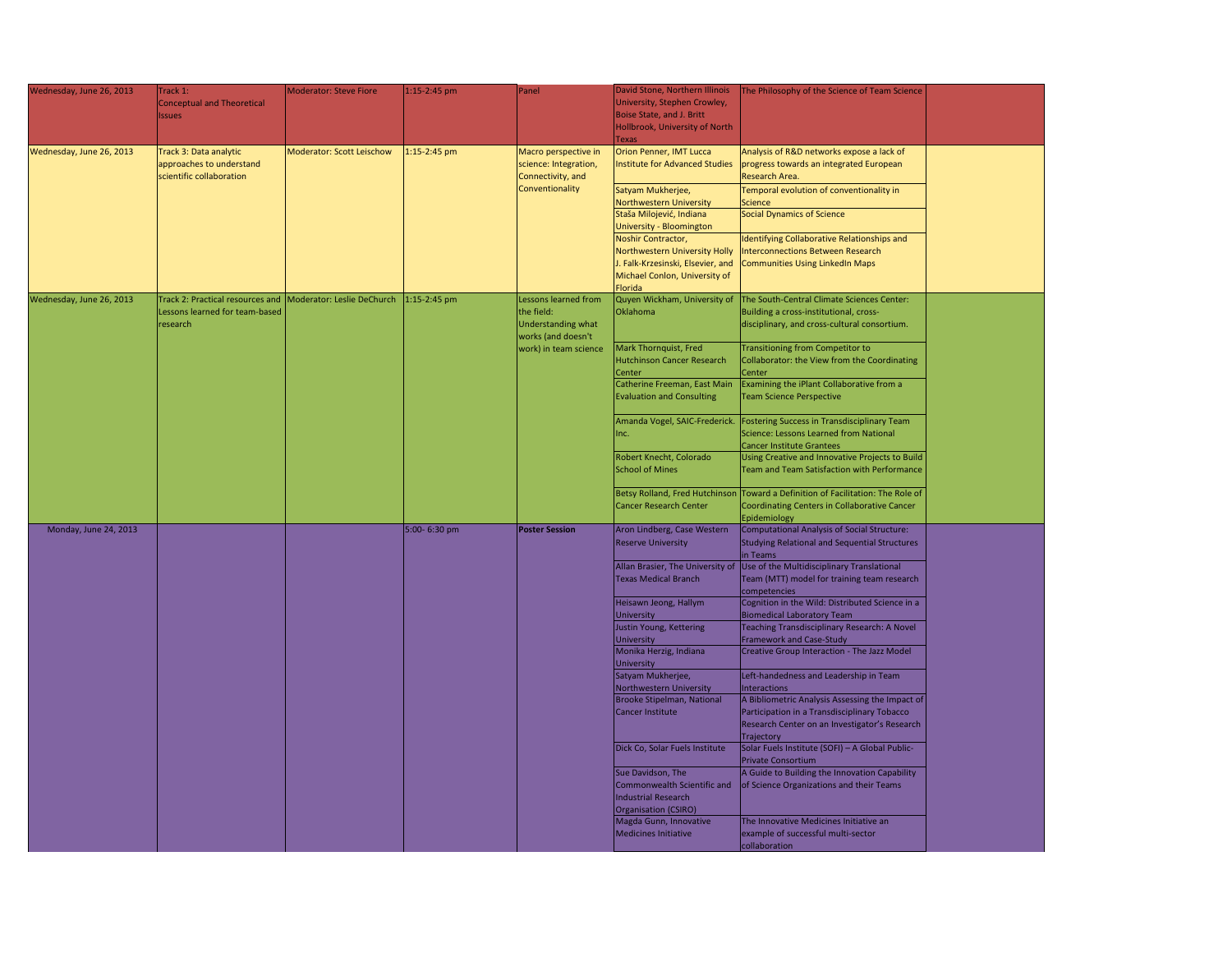

| Stephen Fiore, University of<br><b>Central Florida</b> | Learning How To Be A (Team) Scientist                                          |
|--------------------------------------------------------|--------------------------------------------------------------------------------|
| Kevin Wooten, University of                            | The Use of Multidisciplinary Translational                                     |
| <b>Houston Clear Lake</b>                              | <b>Team Meeting Observation Forms for Process</b>                              |
| Momin Malik, Berkman Center                            | The role of incumbency in field emergence:                                     |
| for Internet and Society                               | The case of Internet studies                                                   |
| Katrina Theisz, Larry Nagahara,                        | <b>Prospective Evaluation of the National Cancer</b>                           |
| and Nicole Moore, National                             | Institute's Physical Sciences-Oncology Centers                                 |
| <b>Cancer Institute</b>                                | Program                                                                        |
| <b>Kathy Tessendorf and James</b>                      | Northwestern Scholars: An Evolving Platform                                    |
| Young, Northwestern<br><b>University</b>               | for Team Building                                                              |
| Manwai Ku, Stanford                                    | Recognition for Team Science and                                               |
|                                                        |                                                                                |
| <b>University School of Medicine</b>                   | Interdisciplinarity in Academia: An Analysis of                                |
|                                                        | Promotion and Tenure Policy Language from                                      |
|                                                        | <b>Clinical Translation Science Award (CTSA)</b>                               |
|                                                        | <b>Institutions</b>                                                            |
| <b>Natalie Grecu, Washington</b>                       | <b>Team Communication Barriers: The</b>                                        |
|                                                        |                                                                                |
| <b>State University</b>                                | Complexities of Communicating Uncertainty at                                   |
|                                                        | the Intersection of Science, Policy, and<br>Public(s)                          |
|                                                        | Betsy Rolland, Fred Hutchinson   Beyond trust and reliability: reusing data in |
| <b>Cancer Research Center</b>                          | collaborative cancer epidemiology research                                     |
| Valerie Holt, Lehigh University                        | <b>Graduate Education to Facilitate</b>                                        |
|                                                        |                                                                                |
|                                                        | Interdisciplinary Research Collaboration:                                      |
|                                                        | Identifying Individual Competencies and                                        |
|                                                        | <b>Developmental Learning Activities</b>                                       |
| Christine Brown and Jeff Baer,                         | Who needs a water cooler or a foosball table?                                  |
| <b>ProQuest</b>                                        | A case study about one modern, collaborative                                   |
|                                                        | team utilized web-based tools in their virtual                                 |
|                                                        |                                                                                |
|                                                        | office space while building software for the                                   |
|                                                        | scholarly community.                                                           |
| <b>Remy Briam, Northwestern</b>                        | Analysis of a Team Effort in Coordinating                                      |
| <b>University</b>                                      | Resources Through a University-Sponsored                                       |
|                                                        |                                                                                |
|                                                        | <b>Crowdfunding Platform</b>                                                   |
| Pamela Shaw, Northwestern<br><b>University</b>         | The Power of the Library in Team Science                                       |
| Derek W. Wade, Kumido                                  | <b>What Can Science Learn From Software</b>                                    |
| <b>Adaptive Strategies</b>                             | Product Development? Agile/Scrum's Radical                                     |
|                                                        | <b>Visibility Enables Team Shared Mental Models</b>                            |
|                                                        |                                                                                |
| <b>Andrew Winter and Justin</b>                        | Social Network Analysis of An Enterprise Data                                  |
| Starren, Northwestern                                  | <b>Warehouse User Network</b>                                                  |
| <b>University</b>                                      |                                                                                |
| Katy Börner and Todd                                   | <b>Places &amp; Spaces: Mapping Science</b>                                    |
|                                                        |                                                                                |
| Theriault, Indiana University                          |                                                                                |
| Mia Defino, Medical College of                         | Living translation on a daily basis:                                           |
| <b>Wisconsin</b>                                       | Transitioning from the lab to the community                                    |
| Sawan Khuri, Center for                                | Incorporating the Team Science Framework                                       |
|                                                        |                                                                                |
| <b>Computational Science,</b>                          | into Graduate and Undergraduate Education                                      |
| <b>University of Miami</b>                             |                                                                                |
| <b>Charles Mcelroy, Case Western</b>                   | The Interaction of Scientific Colaboratories in                                |
| <b>Reserve University</b>                              | the NSF Earth Cube Initiative: A Qualitative                                   |
|                                                        | Analysis of the Socio-Technical                                                |
|                                                        | <b>Cyberinfrastructure Matrix</b>                                              |
|                                                        |                                                                                |